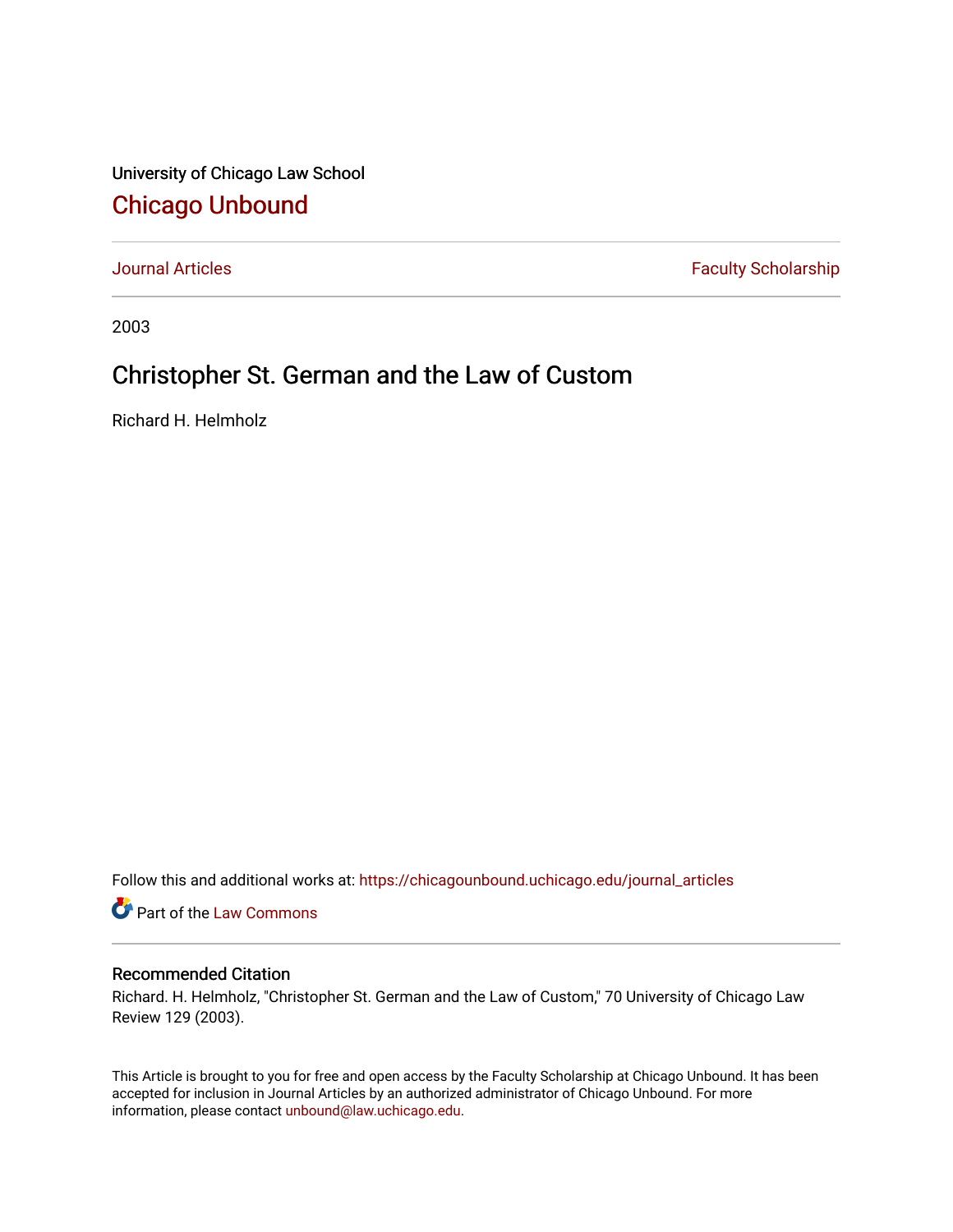based on custom.<sup>25</sup> He drew the same distinction between local customs and general customs that appeared in the *ius commune."* In sum, custom was a consistent theme.

## III. COMMON LAW RULES UNDER SCRUTINY

His invocation of custom had a purpose beyond simple description. St. German turned to the law of custom as it had been developed in the *ius commune* in order to explain and to justify the English common law.27 After the general introduction, *Doctor and Student* took up individual rules of the common law and submitted them to analysis. He largely used the same test as the *ius commune.* As the Doctor said, a law based on custom was the surest kind of law, but only if the custom in question did not contradict "the law of God" or "the law of reason."" It was St. German's design to examine English rules of law and then to demonstrate that, once their purposes were fully understood, they passed that test. It was this method that allowed him to make a "critical" examination of its tenets. It enabled him to examine the justification for some rules that then looked (and some still look) suspect at the outset. Here are three examples.

## A. The Law of Tithes

St. German examined some of the disputed issues of his own day. Among them, the law of tithes, and the place of custom within it, occupied a particularly contentious place. It was agreed by all that "the tenth part of the increase, yearly arising and renewing from the profits of lands, the stock upon lands, and the personal industry of the inhabitants" was owed to the church." It was also agreed that customary methods of paying tithes were perfectly lawful; for example, tithes of grain or animals might lawfully be commuted to money payments. Parsons preferred to have an equivalent sum of money in place of a pig or a sheaf of wheat. The contention between clergy and laity (and between canon law and common law) came in deciding what scope to

**<sup>25</sup>**See, for example, Statute of Marlborough, 52 Hen III (1267), in 1 *Statutes of the Realm* (William S. Hein 1993) (providing that individuals shall receive justice in the King's Courts, and thus prohibiting individuals from seeking unlawful revenge or distress), mentioned in Plucknett and Barton, eds, *Doctor and Student* at 48-49 (cited in note 4) (stating that "this custom is confirmed by the statute of Marlborough") (spelling modernized).

<sup>&</sup>lt;sup>26</sup> See Plucknett and Barton, eds, *Doctor and Student* at 46-47 (cited in note 4) (stating that the general customs of the realm are the ground of different courts in the realm); id at 70- 71 (noting that there are different customs in different areas). This had the consequence that the judges determined general customs, whereas local customs had to be found by verdict of a jury.

 $27$  See id at 74-75 ("quod lex illa nichil vult contra rationem nec contra legem dei").

**<sup>28</sup>**Id at 56-57 (spelling modernized).

<sup>29</sup>William Blackstone, 2 *Commentaries on the Laws of England* 24 (Chicago 1979). For the canon law, compare Hostiensis, *Summa aurea,* Bk IV, tit *De decimis,* no 1.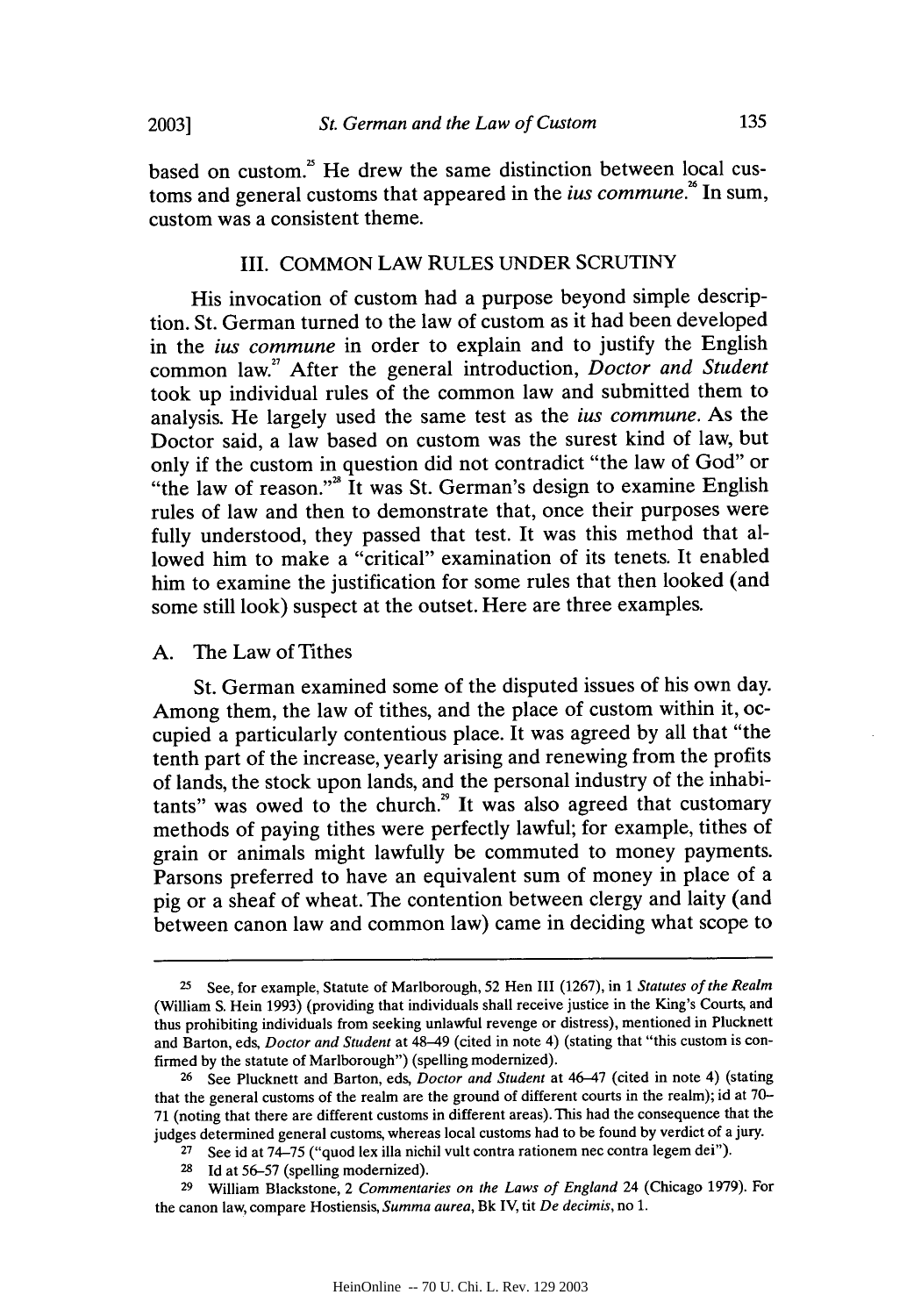give these customs. A custom to pay no tithes whatsoever was invalid, but what about a custom not to pay full tithes on particular items?

St. German discussed this question in the context of tithes on socalled "great wood," that is trees of over twenty-years growth. When one of them was cut down, did the person whose wood it was owe a tenth of its value? English custom, backed in this case by a statute enacted in the fourteenth century, said no.<sup>30</sup> The canon law said yes.<sup>31</sup> At no point in his discussion did St. German address the question simply by pitting the relative powers of church and state against each other.<sup>3</sup> There was no test of brute strength. Instead he asked whether the custom was valid under the *ius commune* itself. He did not slavishly follow the canonists, most of whom would have held the custom invalid, but he made use of their methods.

First, he looked at biblical texts, which showed the diversity of ways in which tithes had been paid in past ages. Thus, the law could not require an automatic answer. Second, he noted that the purpose of the tithe-to provide a sufficient maintenance to the clergy-could be met perfectly well without this particular form. Tithing should be considered in light of its purpose. Third, he attempted to show the absurdity to which the canonists' position might lead. They claimed a tenth of the yearly increase was owed under the canon law. But if one took that argument seriously, every tree would have to be cut down every year. The law should not reach such results. His conclusion was that this English custom must be valid. No tithe was owed on "great wood."

## B. The Right to Notice of Process

St. German did not shrink from taking on hard cases. The Doctor asked whether it was true that the King took the goods of men who had been outlawed after failing to appear in a lawsuit, even though they had been unaware of the process against them." The Student answered that it was. It was "an old custum" in the law. But was it a valid custom? The defendant's right to a legitimate citation was an important right under the *ius commune*.<sup>4</sup> Even Adam had been given that right after having eaten the forbidden fruit in the Garden of Eden (Genesis 3:9). The right to be summoned before being judged was re-

<sup>30</sup>See 45 Edw III, ch 3 (1370-71), in 1 *Statutes of the Realm* (cited in note 25).

<sup>&</sup>lt;sup>31</sup> See William Lyndwood, *Provinciale (seu Constitutiones Angliae)* 190-91 (1679), for the contemporary understanding from the canonical point of view.

<sup>&</sup>lt;sup>32</sup> See Plucknett and Barton, eds, *Doctor and Student* at 300–14 (cited in note 4).

**<sup>33</sup> Id** at 181-84.

<sup>34</sup> See, for example, Charles J. Reid, Jr., *The Canonistic Contribution to the Western Rights Tradition:An Historical Inquiry,* 33 BC L Rev 37, 64-65 (1991) (arguing that thirteenth-century canon law contained the concept of a right, liberty, or privilege).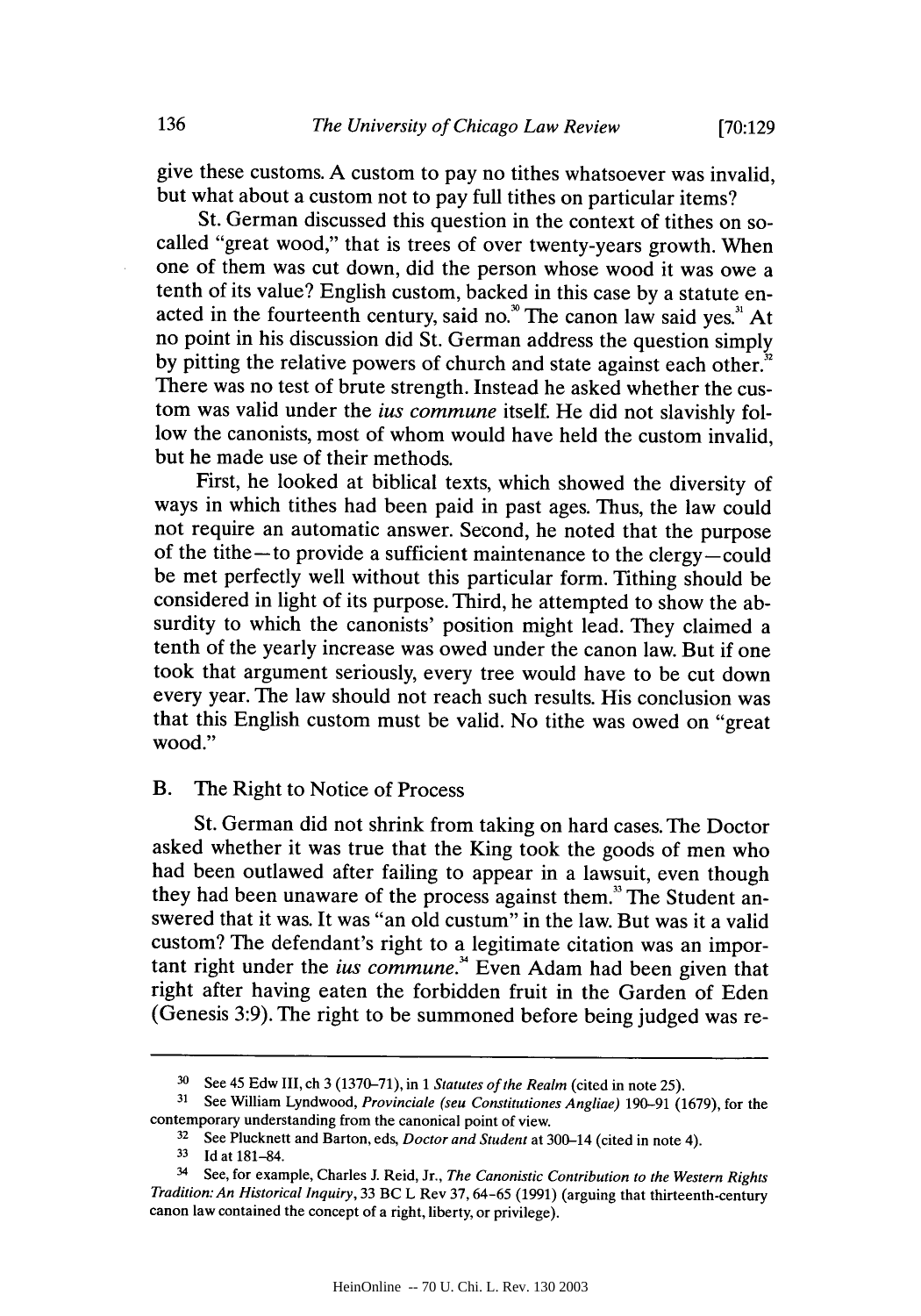garded as a part of natural justice, and it seemed, therefore, that this

English custom would not pass muster.<sup>35</sup> St. German nevertheless found the custom valid. It has been used "time out of mind," and the King, as the font of justice, was obliged to make writs available to his subjects whether their complaints were true or false. The purpose of this custom was to guarantee that there would be due administration of justice according to that oath, for if the King could not offer strong sanctions, he would not be true to his oath and his responsibility to do justice. Moreover, St. German added, all property had been granted to men by positive law, not by natural law. By the natural law all property was held in common. Hence, positive law could set reasonable conditions on the grant of property. Indeed there are many such limitations-for example, laws barring claims to property after the passage of a certain period of time. This was a perfectly permissible encroachment on property rights, one recognized by all the jurists. In addition, the English law sets up numerous stages in any lawsuit before property could be forfeit to the Crown for a defendant's non-appearance; there must first be attachment, *capias, alias, pluries,* and a summons *in exigeant.* Fully considered, the Student concluded, the custom could not be said to be contrary to either reason or the law of God. Everything the "policy of man could reasonably devise to make the party have knowledge of the suit" was done in the English law." Indeed, if the worst happened, the person whose property was taken might have a remedy against the person who caused him to be summoned without good cause into the royal courts.

# C. The Practice of "Giving Color" to a Claim

Some of the customs St. German examined and discussed were quite technical. For instance, in assizes of novel disseisin-actions brought to recover possession of land-it became customary during the fourteenth century for defendants to "give color" to the plaintiff's claim." It was a way of keeping a legal issue out of the hands of a jury and submitting it to the judges instead. But it required making use of a fiction. When a tenant (defendant) was sued by a stranger to recover land that was in his possession, instead of pleading what amounted to

<sup>&</sup>lt;sup>35</sup> See Kenneth Pennington, *The Prince and the Law, 1200-1600: Sovereignty and Rights in the Western Legal Tradition* 142-43,161-64 (California 1993).

<sup>36</sup> Plucknett and Barton, eds, *Doctor and Student* at 183 (cited in note 4) (spelling modernized).

**<sup>37</sup>**See generally Donald W. Sutherland, *Legal Reasoning in the Fourteenth Century: The Invention of "Color" in Pleading,* in Morris **S.** Arnold, et al, eds, *On the Laws and Customs of England: Essays in Honor of Samuel E. Thorne* 182-94 (North Carolina 1981) (describing the requirement of color in pleading).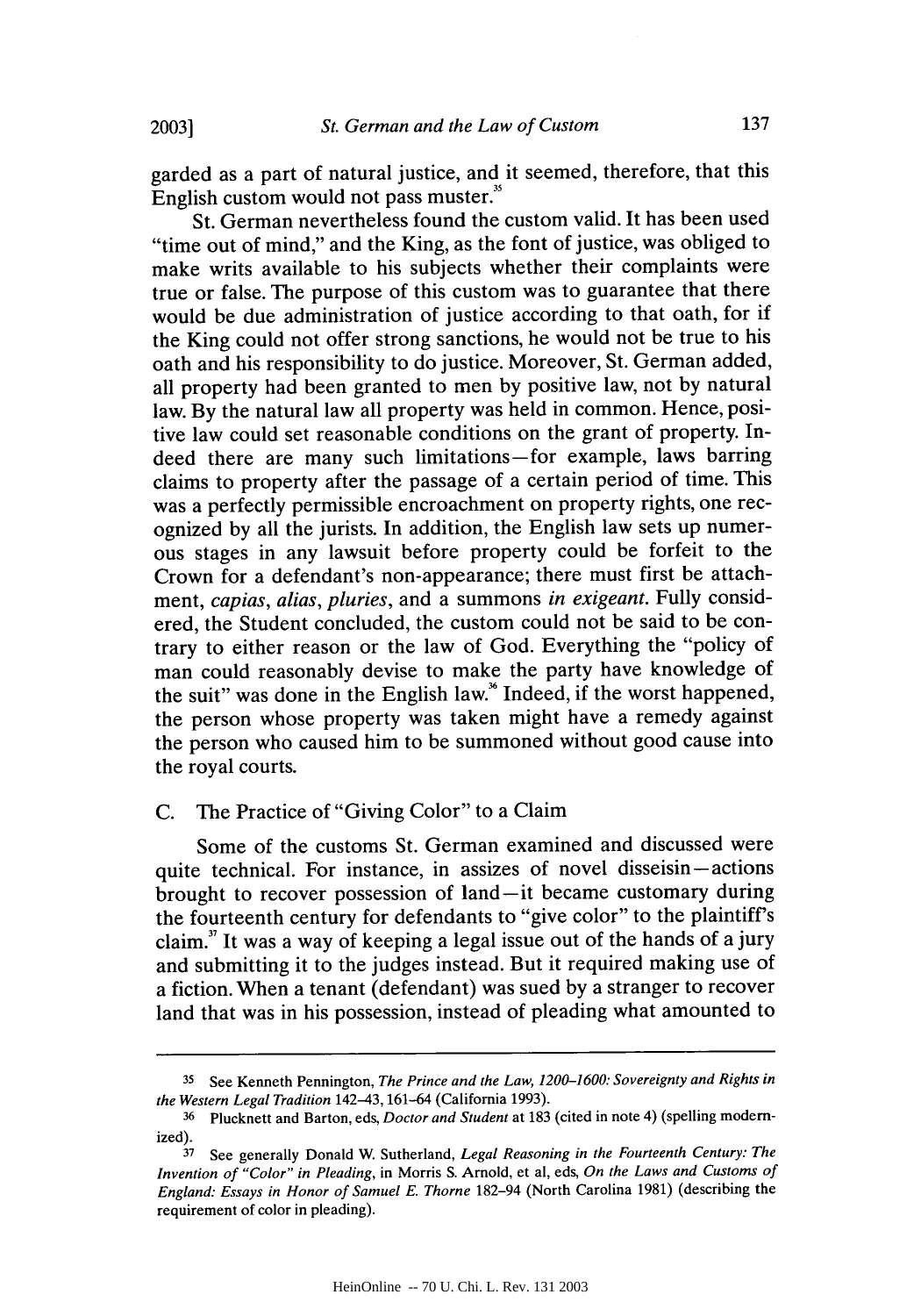**[70:129**

the general issue ("no wrong and no disseisin"), he would plead that the plaintiff had himself received a deed of the same land from the tenant's grantor prior to the time the defendant entered by deed and livery of seisin. In other words, the plea raised a legal issue: whether an earlier deed *without* livery prevailed over a later deed *with* livery. For that reason, the judges would be competent to determine the out-<br>come.<sup>38</sup> However, the prior deed was pure invention. It only gave "color" to the plaintiff's title. As St. German himself noted, "[T]he truth be that there were no such deed of feoffment made to the plaintiff as the tenant pleadeth."<sup>39</sup>

The question was whether this form of pleading, treated as a custom of English law by St. German, was a legitimate one. It was a lie. On hearing it so described, the Doctor distinguished between *mendacium perniciosum* and *mendacium officiosum,* but his initial view was that whichever of the two it was, the custom was a sin and to be avoided." However, the student answered, taking a page from the Doctor's own book, by recalling the lie told by the Hebrew midwives to Pharaoh in order to save the male children of the Israelites (Exodus 1:18-20). God had approved that lie. Its purpose was meritorious and its outcome was a praiseworthy increase of the nation of Israel. Moreover, this custom avoided the possibility of a greater peril, that of perjury among the jurors. It was common ground that jurors were not experts in the law. If forced to give a general verdict, they might decide wrongly. If they did, they might be erring out of ignorance, but this would not altogether excuse them. They would have been false to the oath they had taken nonetheless. Thus the legal fiction by which decision was given to the judges, although false, was consistent with both divine law and reason. And that was the real test.

#### IV. LIMITATIONS OF THE METHOD

These three examples show how St. German approached the common law. It was very like the method developed in the *ius commune*. However, the parallel could not have been exact—and it was not. This is true because within the continental traditions, particular customs were tested against the laws found in the *Corpus iuris civilis* and the *Corpus iuris canonici,* the basic sources of the *ius commune.* The question would be whether custom could lawfully prevail against the texts and what was stated in them. In England, by contrast, there was no *Corpus* of the law to be contrasted with custom. The common

**<sup>38</sup>**See EW. Maitland, *The Beatitude of Seisin* 11, 4 L Q Rev 286, 295 (1888) (noting that courts limited juries to matters of "only the purest fact").

<sup>&</sup>lt;sup>39</sup> Plucknett and Barton, eds, *Doctor and Student* at 294–95 (cited in note 4).

<sup>40</sup> Id at 295.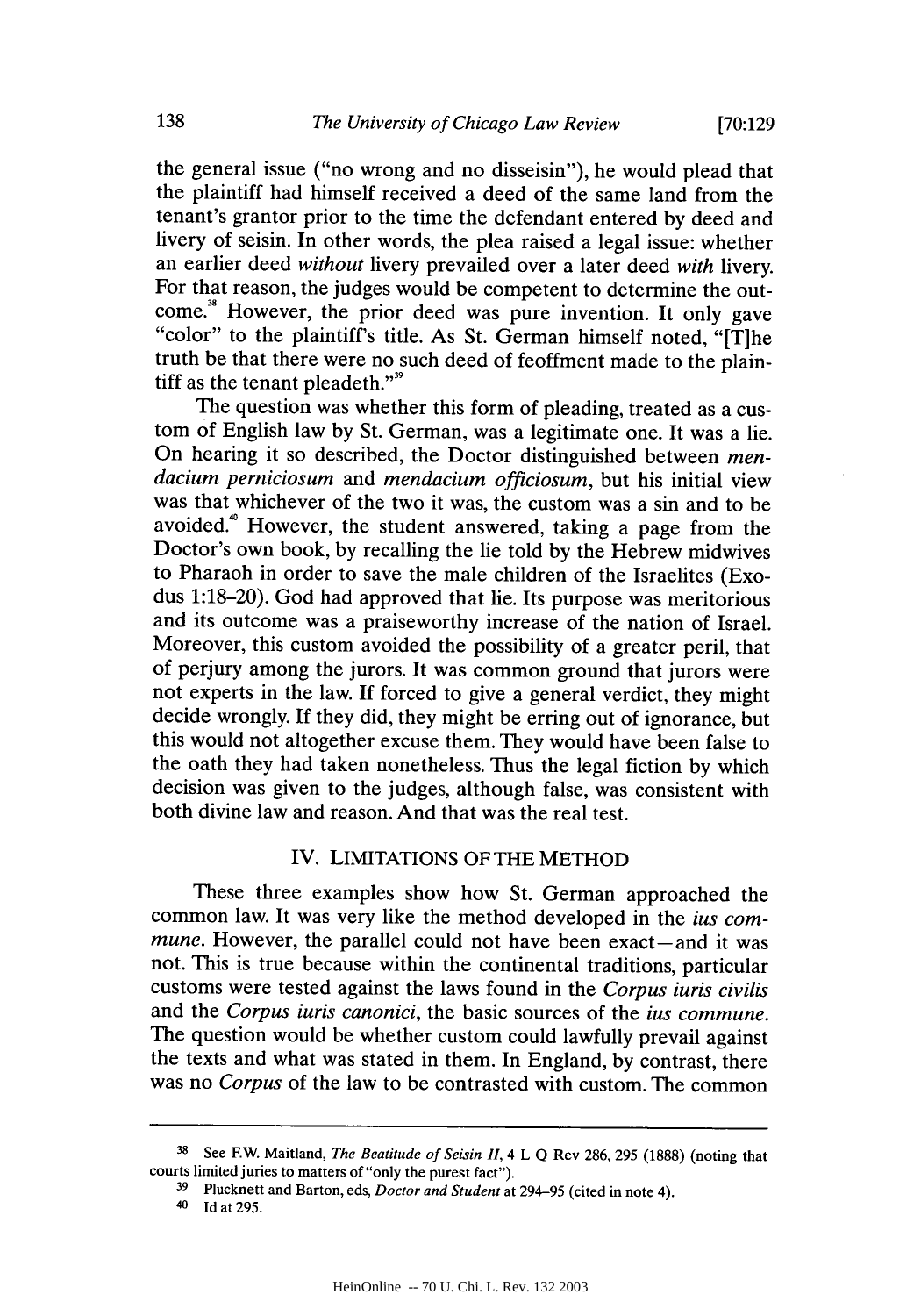law was custom. It was all that existed. Only when particular customs could be set against national custom could the method used by the civilian commentators be adopted with more exact fidelity. Of course, this happened. Borough customs, the customs of merchants, and ecclesiastical customs would be "tested" against the rules of the common law.<sup>41</sup> The tests turned out to be the same as those used by St. German.

In one sense, then, what St. German did was only half of what the continental jurists did; he used the concepts of rationality, natural law, and divine law to test the validity of English customary law, but he did not have the alternative-the texts of the Roman and canon laws-to fall back on if the English custom proved to be illegitimate. Luckily (it seems) St. German found few flaws in the English rules he examined under the lens of the academic law of custom. This was in fact a quite common situation wherever English common lawyers sought to make use of the resources of the ius *commune.* The fit was not perfect. There would have to be some pushing and pulling-some serious efforts at adjustment-if intelligent use were to be made of what one learned from the Continental sources. From *Bracton* to *Coggs v Bernard,"* loose ends would always appear.

However, those loose ends should not cause historians to close their eyes to the attempts of lawyers like St. German to make productive use of "alien" legal habits. A modern observer once suggested that in *Doctor and Student,* "legal rules are put in the witness-box and cross-examined to credit."<sup>3</sup> True enough in a sense. What this observer said vindicates the view of St. German's preeminence as an early critic of the common law. At the same time, the modern observer's statement misses the vantage point from which St. German "cross-examined" the legal rules. That was a vantage point adapted from the law of custom derived ultimately from the ius *commune.*

<sup>&</sup>lt;sup>41</sup> See, for example, Carleton K. Allen, *Law in the Making* 123-44 (Oxford 5th ed 1951) (discussing the application of custom).

<sup>42</sup>2 Ld Raym 909,914-15,92 Eng Rep 107,110-11 (KB 1703).

<sup>43</sup> Percy H. Winfield, *The Chief Sources of English Legal History* 322 (Harvard 1925) (describing St. German's work).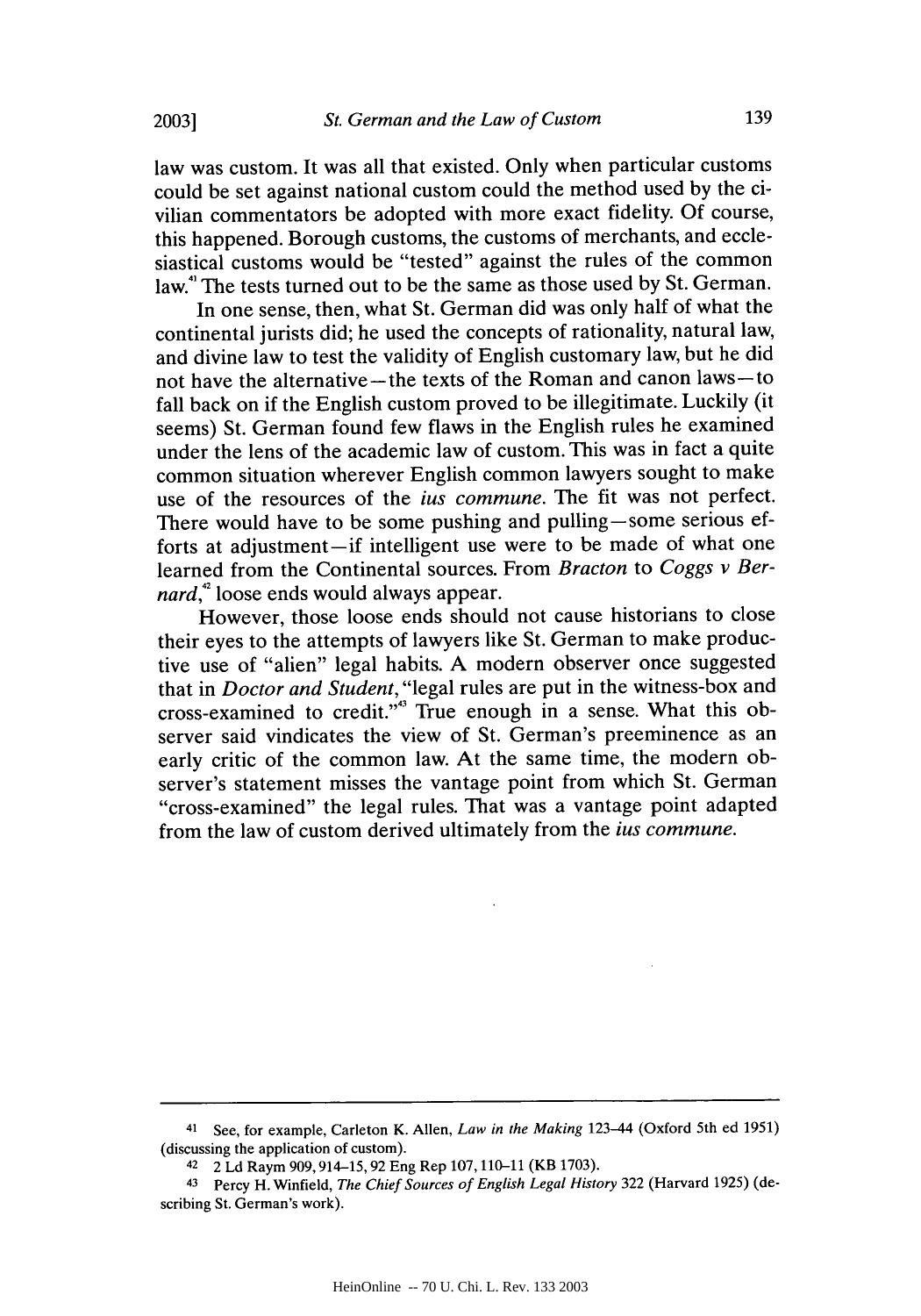

l,

 $\sim$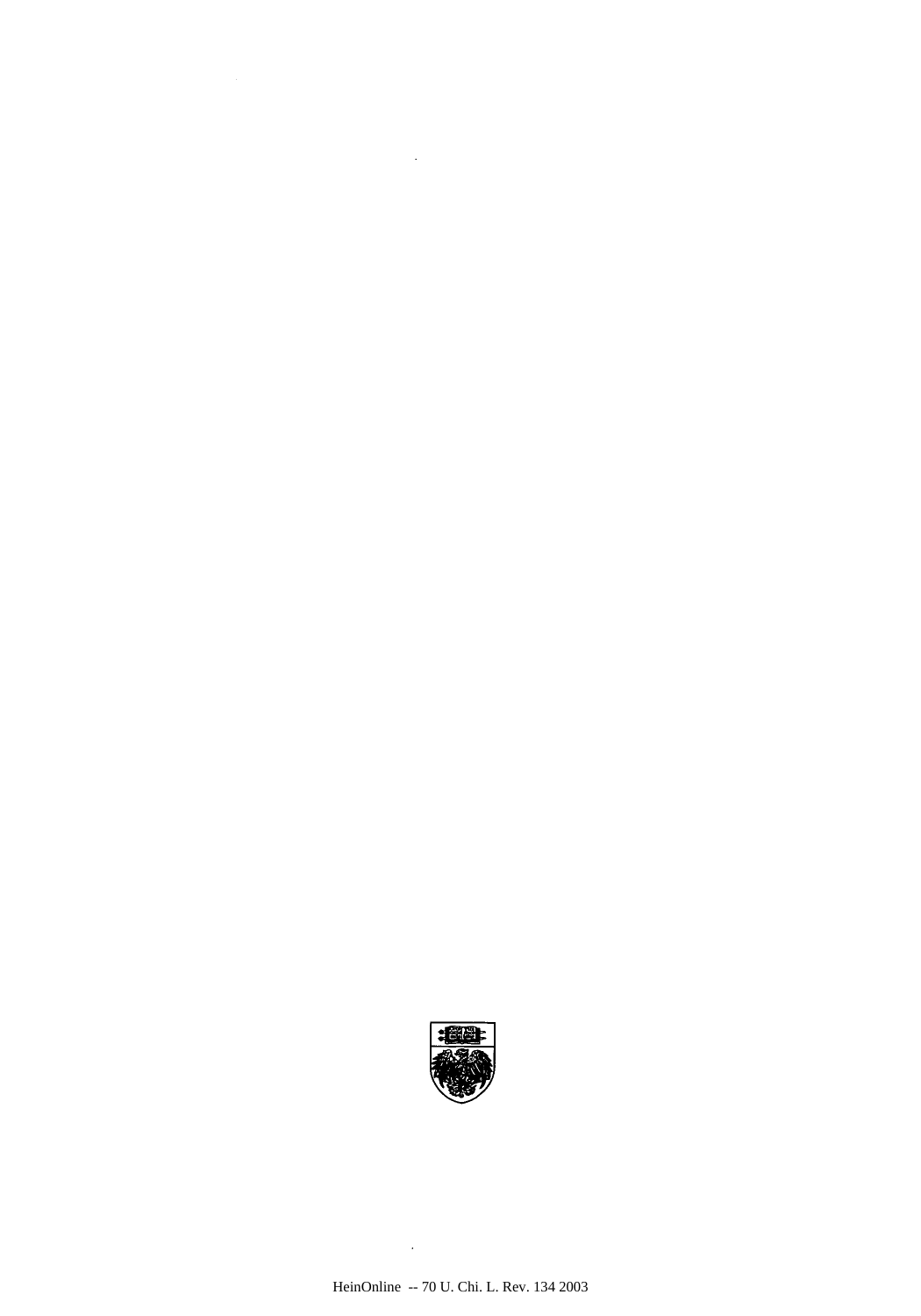# **Elements of the Law**

#### *Dennis J. Hutchinsont*

When Geof Stone, then Dean of the Law School, asked me ten years ago to teach a section of Elements of the Law, I was flattered and delighted-at least until a few days later when he asked me what I would try to do with the course. When I told him, his face seemed to fall slightly but he recovered quickly and said, "That's not what Cass does." It testifies to Geof's polished charm that I wasn't sure whether I was being gently rebuked for insubordination or lightly complimented for ingenuity.

In any event, I was stimulated to investigate what might be called the original intent of the course, which has been a fixture of the firstyear curriculum since 1937 and has been taught by a (baker's) dozen faculty members since its inception.<sup>1</sup> I discovered that the description of the course in the Law School catalog has changed very little but that the content and nominal objective have changed, sometimes radically, with each new instructor. The changes were the product not only of professorial idiosyncrasy but also of continuously shifting focus in theories both of teaching and of precedent in American law.

As with so many dramatic changes at the University of Chicago in the 1930s, Elements of the Law began with a conversation prompted by Robert Maynard Hutchins, who left the deanship of Yale Law School to become President of the University in 1929 at the age of 30. Hutchins inherited a distinguished research university whose initial momentum from its founding at the turn of the century was beginning to flag.' Nonetheless, many members of the faculty were

t Dennis J. Hutchinson is William Rainey Harper Professor in the College and Senior Lecturer in Law, The University of Chicago. I am very grateful to Bernie Meltzer for background information; to Dean Saul Levmore for permission to examine the Dean's Office Files related to the course; to Gerhard Casper, Beth Garrett, Tracey Meares, Richard Posner, Geof Stone, David Strauss, and Cass Sunstein for comments on a preliminary draft; and to Lee Saladino for research assistance. This Essay is dedicated to Kate Levi-colleague on the Board of Directors of the Great Books Foundation, first citizen of the University, and friend.

<sup>&</sup>lt;sup>1</sup> Edward Levi taught the course from 1937 to 1940, in 1942, from 1945 to 1950, in 1962, and from 1977 to 1983; Friedrich Kessler from 1941 to 1944; Karl N. Llewellyn from 1951 to 1961; Harry Kalven in 1962, 1965, and 1969; Harry N. Jones in 1963; Soia Mentschikoff in 1964 and 1965, and from 1967 to 1973; Phil C. Neal in 1974; Gerhard Casper in 1975; Cass Sunstein in 1985, from 1988 to 1990, and since 1993; David Strauss from 1986 to 1988, from 1991 to 1994, and since 1996; Scott Brewer (visiting professor from Harvard) in 1995; Joseph Isenbergh in 1989; Dennis Hutchinson from 1989 to 1990. The course has been sectioned since 1988, and was also taught in sections in 1942, 1962, and 1969.

<sup>2</sup>See Edward Shils, *Portraits: A Gallery of Intellectuals* 125-44 (Chicago 1997) (Joseph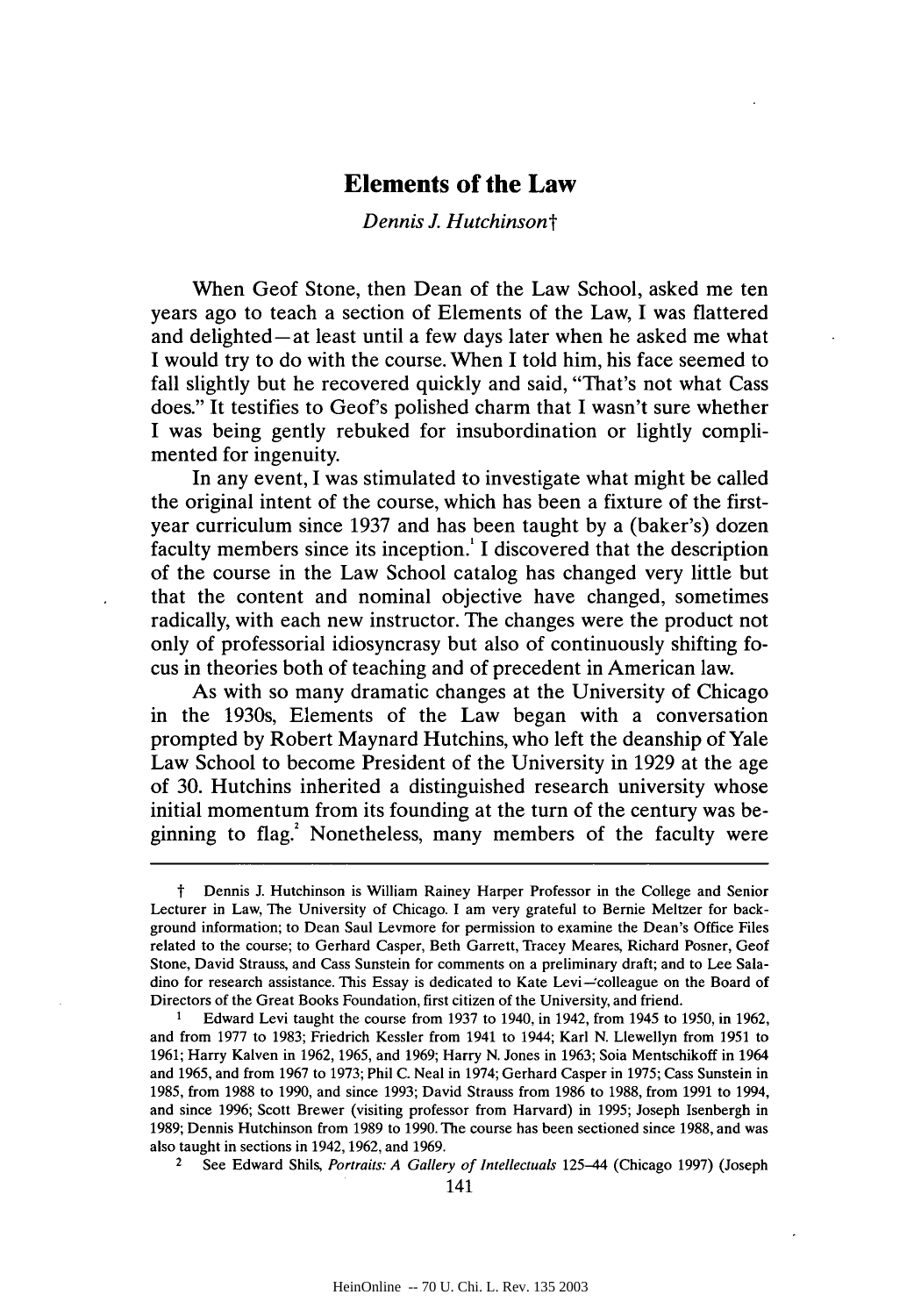**[70:141**

strong, and the undergraduate curriculum was in the process of being revitalized.<sup>3</sup> Hutchins was eager to impose his own stamp on higher education, both in Chicago and nationally. He embraced the classics, especially as presented **by** his intellectual aide-de-camp, Mortimer Adler, and correspondingly distrusted the empirical social sciences; the ultimate enemy was narrow professionalism, either of the curriculum or of the faculty. So it was natural that Hutchins, rebuffed **by** the divisional faculty on some early initiatives, would turn to the Law School to apply his hand. The Law School "dealt with the one field of academic life with which he had substantial experience and where his intellectual discrimination did not encounter any resistance from his espousal of 'principles."'" The new four-year program, which Bernie Meltzer explains elsewhere in this issue, was certainly one outgrowth of the ferment Hutchins brewed at this time.'

Another, at least indirectly, was Elements. Edward Levi, who had graduated from the Law School in **1935** and had spent the following academic year as a Sterling Fellow at Yale Law School, discussed the issue of an introductory course with Hutchins during mid-September of **1936.** The next day, Levi sent Hutchins a copy of the introduction he and Roscoe T. Steffen of the Yale faculty had prepared for a set of materials entitled "The Elements of the Law." The presentation undoubtedly appealed to Hutchins. The materials were dotted with snippets from the classics (Aristotle, St. Thomas Aquinas, Sir Henry Maine) as well as from famous cases at common law, and the introduction was frankly contrarian:

To put the matter bluntly the present course is a response to the growing demand for an intellectual attitude in law. Many of us have been too content to accept unquestioningly the aphorism that the common law is the perfection of all reason. Some law-

Epstein, ed); William H. McNeill, *Hutchins' University: A Memoir of the University of Chicago, 1929-1950* 41-47 (Chicago **1991);** Harry **S.** Ashmore, *Unseasonable Truths: The Life of Robert Maynard Hutchins* **57-78** (Little, Brown **1989).**

**<sup>3</sup>**See John W. Boyer, *The Organization of the College and the Divisions in the 1920s and 1930s* (Chicago 2001); John W. Boyer, *Three Views of Continuity & Change at the University of Chicago* 40-58 (Chicago **1999).**

**<sup>4</sup>**Shils, *Portraits* at 143 (cited in note 2). For one such espousal, connected directly to legal education at the time the new Law School curriculum was developing, see Robert Maynard Hutchins, *Legal Education,* 4 **U** Chi L Rev **357, 359 (1937)** ("There is no reason why the case system should necessarily have forced the consideration of principles out of the course of study."). For a lucid discussion of Hutchins's sometimes opaque call for "principles," see Edward **A.** Purcell, Jr., *The Crisis of Democratic Theory: Scientific Naturalism and the Problem of Value* **139-58** (Kentucky **1973).**

**<sup>5</sup>**See Bernard **D.** Meltzer, *The University of Chicago Law School: Ruminations and Reminiscences,* **70 U** Chi L Rev **233,** 247 **(2003).** See also Wilber **G.** Katz, *A Four-Year Program for Legal Education,* 4 **U** Chi L Rev **527 (1937)** (explaining some objectives of the four-year academic program).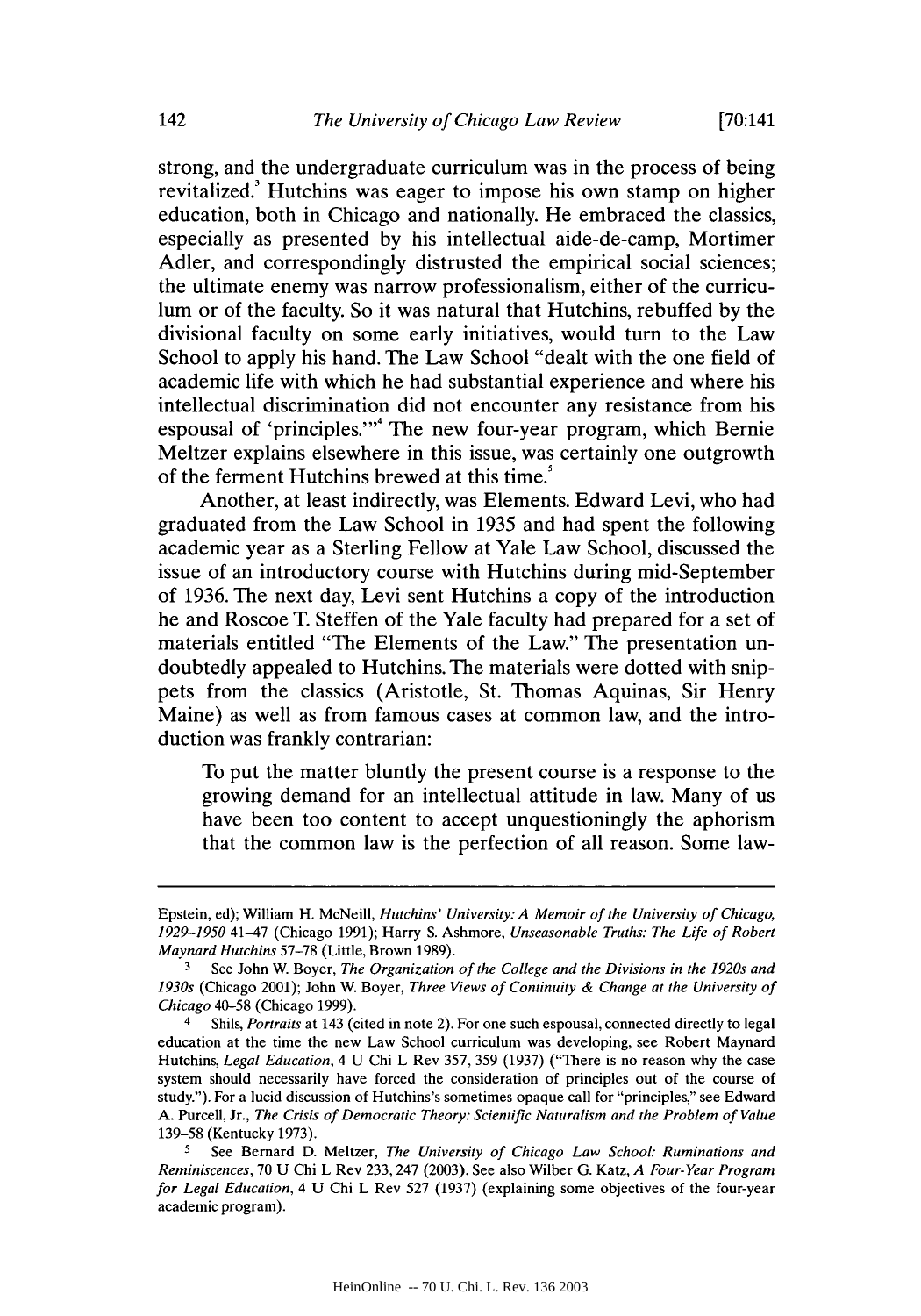yers have gone through life thinking that results they see about them are the outcome of natural law and inevitable. The present materials will justify themselves if they do no more than acquaint the student with some of the vital ideas in legal scholarship.'

**A** year later, Levi taught Elements of the Law for the first time as a required course for entering students and used the Levi-Steffen materials.

The letter to Hutchins was a calculated risk on multiple levels. Levi acknowledged in the final paragraph that he was leapfrogging the academic chain of command in taking a curriculum proposal to the President of the University: **"I** feel that the form of this communication may be a breach of etiquette, but this is a pretty important matter and **I** am willing to risk it."7 The "this" was twofold: both the proposal for the course and an addendum implicitly recommending Friedrich Kessler for an appointment to the law faculty to teach comparative law.<sup>8</sup> Elements was the more pressing issue, however, because the intellectual emphasis of the new curriculum would be framed **by** the introductory course. Levi was eager for something besides the traditional litany of received wisdom about courts, precedent, and reasoning **by** analogy adding up to the "perfection of reason." At the same time, but not even bubbling beneath the surface of his correspondence with Hutchins, the Levi-Steffen materials were an indirect repudiation of the most extreme tenets of the American "Legal Realist" movement that had developed before World War **I,** crested around **1930-31,** and was now on the downward arc of its influence in the legal academy.

**<sup>6</sup>** Letter from Edward H. Levi to Robert Maynard Hutchins (Sept 19, 1936), Box 113, Presidential Papers, Joseph R. Regenstein Library (cited below as JRL).

**<sup>7</sup>** Id.

**<sup>8</sup>** After reporting that he and Kessler were working on several articles together, Levi added: **"I** mention this merely to say that **I** think Dr. Kessler is a good man for comparative law work of this type and he ought to be kept in mind." Id. On Kessler, see Grant Gilmore's thoughtful tribute, *Friedrich Kessler,* 84 Yale L **J** 672 (1975), which traces Kessler's adaptation of civilian insights to the common law, especially in the law of contract.

**<sup>9</sup>** Wilfrid E. Rumble, Jr., *American Legal Realism* (Cornell 1968) is the standard treatment. Later work includes William Twining, *Karl Llewellyn and the Realist Movement* chs 13-14 (Weidenfeld **&** Nicolson **1973;** rev ed **1985);** Laura Kalman, *Legal Realism at Yale, 1927-1960* (North Carolina 1986); William Twining, *Centennial Tribute: The Idea of Juristic Method: A Tribute to Karl Llewellyn,* 48 U Miami L Rev 119 (1993); John Henry Schlegel, *American Legal Realism and Empirical Social Science* 211-57 (North Carolina 1995); N.E.H. Hull, *Roscoe Pound and Karl Llewellyn: Searching for an American Jurisprudence* 223-77 (Chicago 1997); Neil Duxbury, *Patterns of American Jurisprudence* ch 5 (Clarendon 1995). See also Grant Gilmore, *Legal Realism: Its Cause and Cure,* 70 Yale L **J** 1037, 1047 (1961) ("Legal realism was essentially a demonstration that the system of law which had evolved in this country had become intolerably overburdened and unworkably complex."), and, more recently, Frank B. Cross, *Political Science and the New Legal Realism: A Case of Unfortunate Interdisciplinary Ignorance,* 92 Nw U L Rev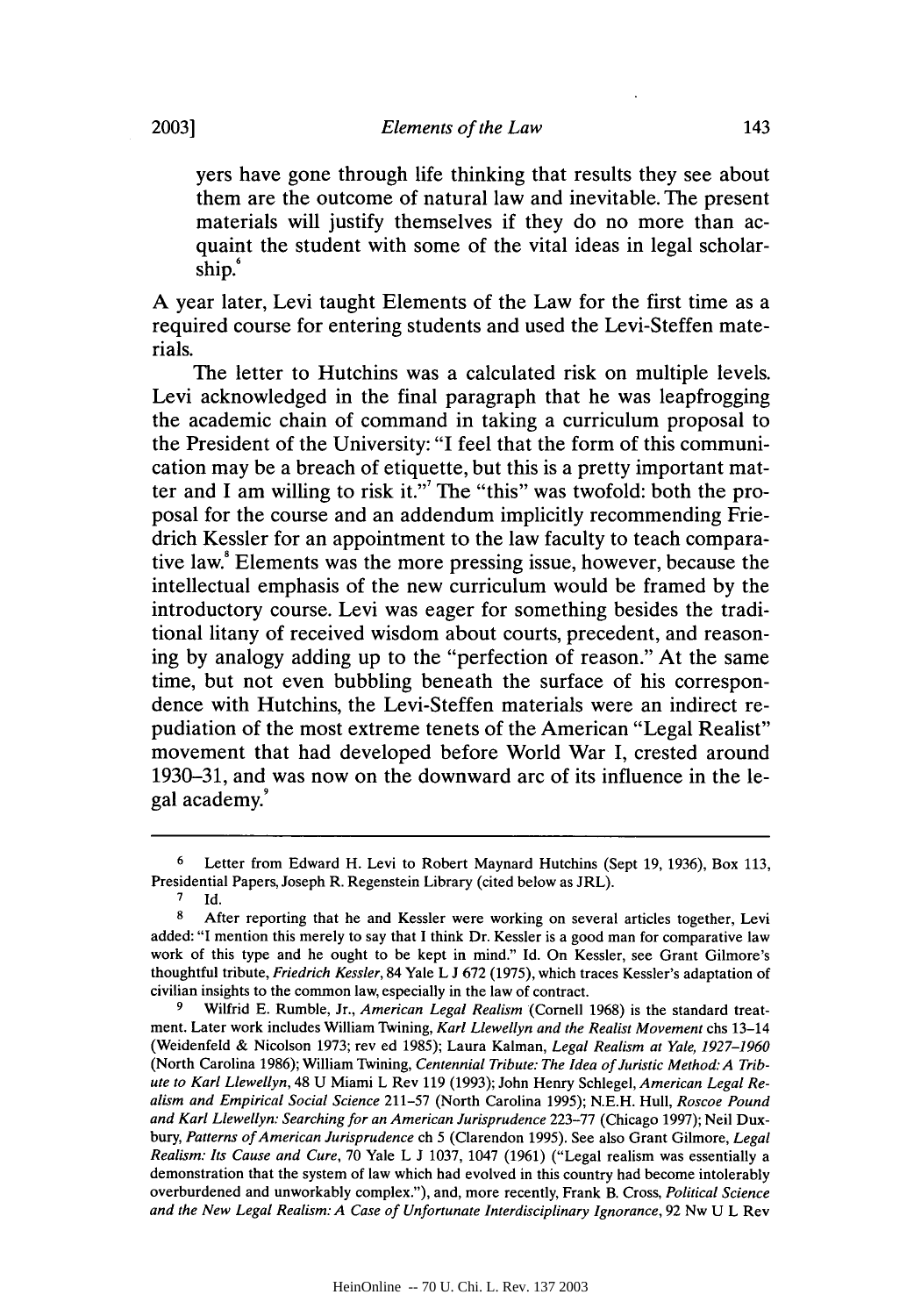In its simplest and most extreme forms, Legal Realism rejected the idea of law as a system of rules logically developed and applied. Rather, legal decisions were seen as the products of personal and political bias, presented in a syllogistic form. The formal opinions were said to be really no more than post hoc rhetorical exercises.<sup>10</sup> As Karl Llewellyn, the most voluble and colorful of the Realists, put it in his introductory lectures to first-year law students at Columbia University (first published in **1930** as *The Bramble Bush):*

This doing of something about disputes, this doing of it reasona**bly,** is the business of law. And the people who have the doing in charge, whether they be judges or sheriffs or clerks or jailers or lawyers, are the officials of the law. *What these officials do about disputes is, to my mind, the law itself."*

Another passage echoed Oliver Wendell Holmes in his famous speech, "The Path of the Law":"

And *rules,* through all of this, are important so far as they help you see or predict what judges will do or so far as they help you get judges to do something. That is their importance. That is all their importance, except as pretty playthings. But you will dis-

**11** K.N. Llewellyn, *The Bramble Bush: On Our Law and Its Study* 12 (student ed Little, Brown 1930; trade ed Oceana 1951). For a knowing review of the trade edition, see Grant Gilmore, *Reviews:* The Bramble Bush, 60 Yale L J 1251 (1951). Many of Llewellyn's occasional papers, including nine he collected under the heading of "Realism," are republished in Karl N. Llewellyn, *Jurisprudence: Realism in Theory and Practice* (Chicago 1962). What he viewed to be his ultimate statement on the legal process was completed shortly before his death. Karl N. Llewellyn, *The Common Law Tradition: Deciding Appeals* (Little, Brown 1960). See also Karl Llewellyn, *The Case Law System in America* (Chicago 1989) (Paul Gewirtz, ed) (Michael Ansaldi, trans).

12 Oliver Wendell Holmes, *Collected Legal Papers* 167 (Harcourt, Brace 1920) ("The object of our study [as lawyers], then, is prediction, the prediction of the incidence of the public force through the instrumentality of the courts."). Bernie Meltzer is certainly correct that the remarks became the "most quoted legal address in our history." Meltzer, 70 U Chi L Rev at 235 (cited in note 5).

**<sup>251,265</sup>** (1997); Brian Leiter, *Rethinking Legal Realism: Toward a Naturalized Jurisprudence, 76* Tex L Rev 267, 315 (1997); Brian Leiter, *Legal Realism and Legal Positivism Reconsidered,* 111 Ethics 278, 301 (2001). William W. Fisher III, Morton J. Horwitz, and Thomas A. Reed, eds, *American Legal Realism* (Oxford 1993) is a handy collection of Realist writings.

**<sup>10</sup>** See, for example, Wesley A. Sturges and Samuel **0.** Clark, *Legal Theory and Real Property Mortgages,* 37 Yale L J 691,714 (1928):

Without presuming to declare why judges behave like judges, we do submit that the writing of opinions couched in one or more terms which are more, rather than less, abstractions, in terms of generalizations, general legal principles, legal doctrine or legal theory, is a problem involving the functions of language. Without insisting that there is an exact delineation in the two concepts, we believe, however, that the words reporting the theories, doctrines and generalizations which are under consideration are not used as symbols designed to be *descriptive,* but rather to be *emotive.* They are 'one word more' in soliciting approval, in urging plausibility, for a particular judgment.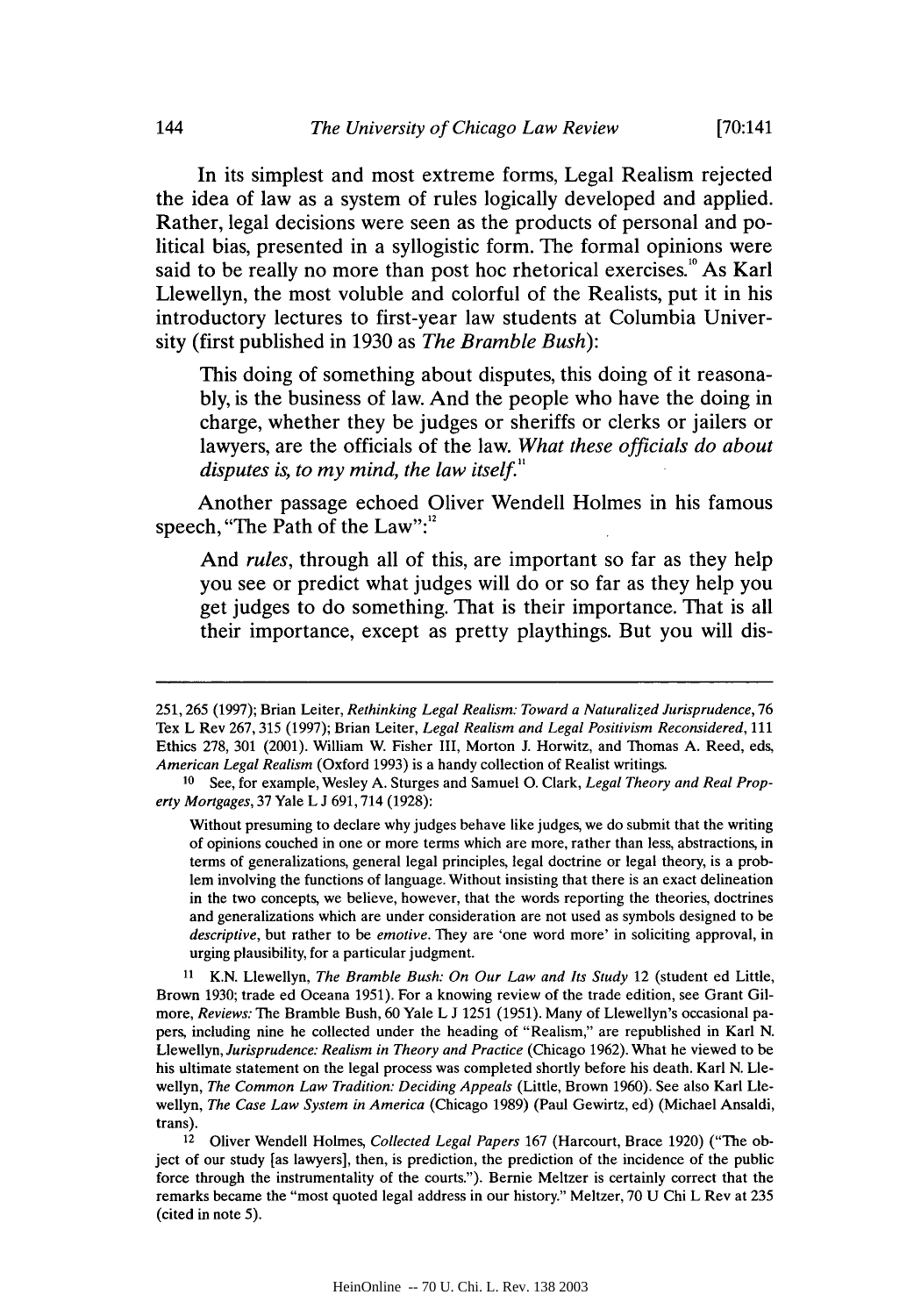cover that you can no more afford to overlook them than you can afford to stop with having learned their words.<sup>13</sup>

The year in which these passages were published, 1930, and the following year signaled the high-water mark of Legal Realism. Llewellyn and Roscoe Pound squared off in a famous exchange in the Harvard Law Review," and reviews of Jerome Frank's psychologically-oriented critique of the legal system, *Law and the Modern Mind*,<sup>15</sup> simultaneously stoked the theoretical fires.<sup>16</sup> With the arrival of the New Deal in 1933, the energy of the Realist critique began to dissipate. Many self-styled Realists took leaves to work in Washington for Franklin D. Roosevelt, and the Supreme Court's "horse and buggy" reading of the Constitution created practical and political problems more urgent than a debate in professional journals.

Although Legal Realism was on the wane when the new curriculum was installed at the Law School, the issues that provoked the controversy were far from dead. At stake was no less than the question of whether law was an autonomous discipline or simply a specialized sub-field of political rhetoric. The Levi-Steffen materials had something to say about the debate, but it was subtle and indirect. They had collaborated in one of the intellectual hothouses of the Realist movement, Yale Law School, and Llewellyn viewed Steffen as an intellectual fellow-traveler if not a card-carrying Realist,'7 but *Elements of the Law* as edited by Levi and Steffen was hardly a doctrinaire Realist casebook. The selections attempted to demonstrate the influence and development of philosophical strains in Anglo-American law, and the case law examples illustrated a practical logic if not a tidy geometric system. None of the Realist tracts from Frank and Llewellyn or others was excerpted. The furious debate in the law reviews and evangelical prescriptions of *The Bramble Bush* were invisible.

The focus and tone of the Elements materials should have surprised no one. In writings at the time, both Steffen and Levi had gone out of their way to disavow many of the Realists' more extreme en-

**<sup>13</sup>** Llewellyn, Bramble Bush at 14-15 (cited in note 11).

**<sup>14</sup>**Roscoe Pound, *The Call for a Realist Jurisprudence,* 44 Harv L Rev 697 (1931); Karl N. Llewellyn, *Some Realism About Realism-Responding to Dean Pound,* 44 Harv L Rev 1222 (1931).

**<sup>15</sup>**Jerome Frank, *Law and the Modern Mind* (Brentano's 1930).

**<sup>16</sup>**See, for example, Felix **S.** Cohen, *Current Legal Literature:* Law and the Modem Mind, 17 ABA J 111, 111 (1930) (calling *Law and the Modern Mind* a "provocative stimulus to thinking on fundamental legal problems," but ultimately challenging its arguments); K.N. Llewelyn, Mortimer J. Adler, and Walter Wheeler Cook, Law and the Modem Mind: *A Symposium,* 31 Colum L Rev 82 (1931) (discussing the strengths and weaknesses of *Law and the Modern Mind* from each author's point of view).

**<sup>17</sup>**See Hull, *Roscoe Pound and Karl Llewellyn* at 346 (cited in note 9) (including Steffen on a list entitled "Llewellyn's Additional Realists").